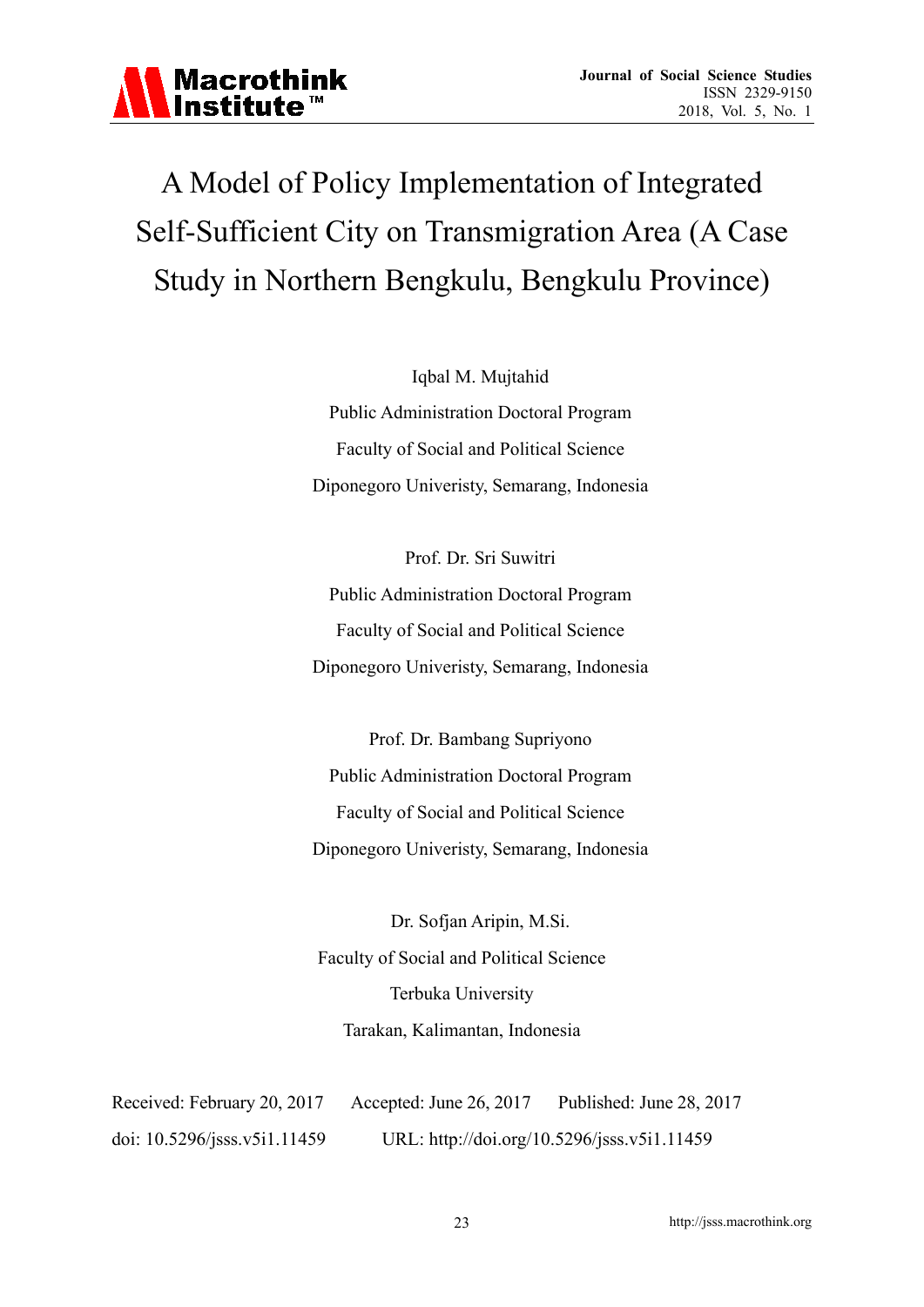

#### **Abstract**

Development policy in Indonesia is already in the Netherlands starting in colonial times. One of the specified is a transmigration program. This program aims to address the population existence of inequality distribution especially in Java with outside Java, the program evolved into one of the national integration program. As for the approach used in this study is a descriptive approach. The reason for using a descriptive qualitative research methods are intended to describe the phenomenon implementation of development policies and development, self-sufficient city known as (KTM) Lagita in North Bengkulu Regency. In this study data collected consisted of primary data and secondary data. Primary data in data form obtained or collected through interview about KTM Lagita. The primary research studies is very related to the concept of public administration science, policy development and TM development originated and created by Government (management) as a function of dynamic country (Organization), which aims to create the effectiveness and efficiency of the tasks implementation of Government and State. KTM policies in North Bengkulu Regency can be concluded that this policy implementation activity for KTM begins with policy instruments. Policy instrument for KTM is done through the implementation of policy instruments program activities, and it does KTM *Pokja (Working Group)* formation meeting of the regional coordination.

**Keywords:** KTM, North Bengkulu, Regional coordination, Implementation of development policy and model of self-sufficient city

#### **1. Introduction**

Policy development through the policy of transmigration aims in line with the Constitutional Laws Number 29 in 2009 about the changes to this Constitutional Laws No. 15 in 1997 of Transmigration and Government Regulation No. 3 in 2014 about conducting of transmigration aims to improve the welfare of the Homesteader and the surrounding community, improved and equitable regional development, and consolidated these unity and nation.

Transmigration in Indonesia has gone through stages that long with a wide range of product success or failure. In future transmigration program continued, because the territory of the unitary State of Republic Indonesia is geographically has thousands of Islands, with a population separating has not been balanced with the power support nature and the environment.

Issues and policy of resettlement in the context of the history of colonial rule was part of the Netherlands 'Ethical Politics'. This reiterates by Tirtosudarmo (1999) in his work "The Indonesian State's Response to Migration". The results of his studies explained that transmigration from Java to the outer Java evolve into a welfare Tool to solve this overpopulation problem, poverty, and the density of land in Java. In addition, there is a negative impact on the economy, namely the indigenous population. The migration of Indonesian workers rates internationally also made the point that the exodus will continue in the country.

According to O'Connor in his study (2004), "Effects of Central Decisions on Local Livelihoods in Indonesia: Potential Synergies between the Programs of Transmigration and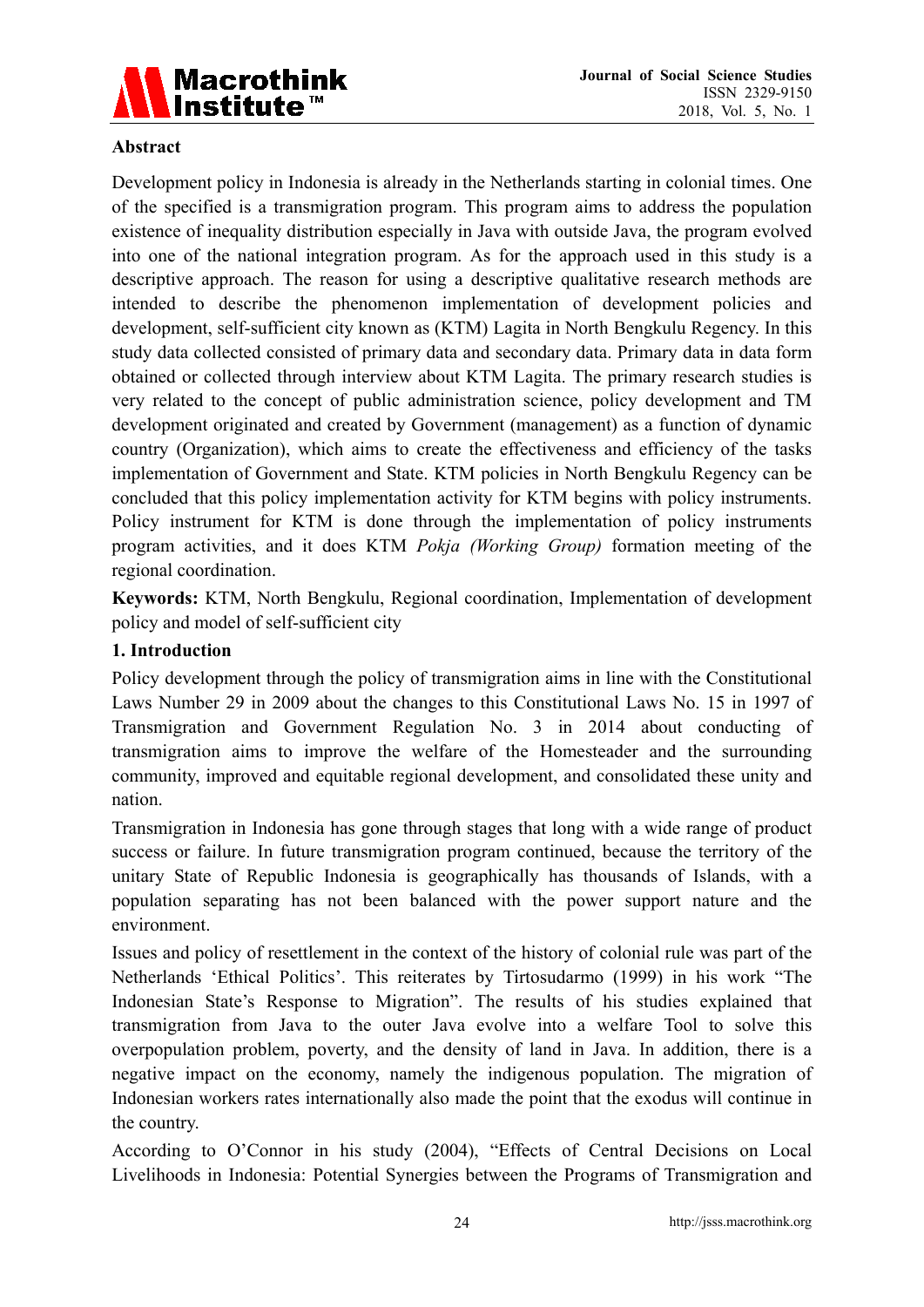

Forest Industrial Conversion". The potential of the transmigration programs that synergize with the forest industry with a proper resettlement is one of management pattern for implementing program.

The transmigration program also contributed in the construction of which with the formation of the new autonomous region (DOB), good village, sub-district, Regency even provinces. This context relates to development region and the progress of the region. Based on the information of data research and Transmigration Information Center of the Ministry of Manpower and Transmigration of Indonesian Republic recorded the year 2012 there are 103 settlements of transmigration in Indonesia which developed into district/city and 382 settlements transmigration became the capital of Sub-District.

The Ministry of regional development, the Village left behind and Resettlement (DPDTT) including the most agencies responsible for tackling these two problems. One of policies effort by the Ministry of DPDTT as a solution is to encourage increased investment around transmigration area, through government programs in the form of Self-contained Self-Sufficient City program (KTM). It has a function as a centre of agricultural activities in the form of agricultural goods processing so and semi-finished as well as agribusiness, agro-industries and special service center plant breeding, education and training activities in the sectors of agriculture, industry, services, and Trade Center area characterized by the presence of the wholesale markets and commodity warehousing.

Self-Sufficient City (KTM) Lagita defined by a decision of the Minister of manpower and transmigration Number KEP. 137/MEN/VI/2008 Regarding the determination of the location of the construction and development of the integrated, self-sufficient city (KTM) in the area of Resettlement in 2009. Independent of Lagita City development area covers a total of 27 settlement of transmigration has been submitted, 1 Unit of Transmigration Settlement is being built, and 59 villages around, with the total area of the region of 99,251 hectares and a population of as many as 158,111 people. The construction of the city will be realized in 5 years. As for the budget needs to exceed 60 billion dollars, which is sourced from the STATE BUDGET, BUDGETS of North Bengkulu Regency, Bengkulu Province, NATIONAL and cross-sector. (Department of Manpower and Transmigration of Bengkulu, 2014)

The model study of policy implementation development of Self-Sufficient City known as (KTM) around transmigration area in North Bengkulu District aiming to circumvent study aspect area, The study of the implementation model of development policy Self-Sufficient City (KTM) in the area of resettlement in North Bengkulu Regency in this study to avoid the vastness of this aspect of the study, then the study is restricted to the theory of Howleet and Ramesh (1995), the contents of the policy and the policy context Grindle (1987), the attitude and ability of the apparatus that Van Metter and Van Horn (1985), communication and bureaucratic structure of George Edward III (1980). All models of these existing theories had influence on the success of the application of the model of out-put public policy.

In addition to these existing theories, this study is also limited to the rules and regulations relating to development policy in North Bengkulu KTM refer to a decision of the Minister of manpower and transmigration Number KEP.137/MEN/VI/2008 Regarding the determination of the location of the construction and development of the integrated, Self-Sufficient City (KTM) in the area of Resettlement in 2009. Transmigration Minister Decree Number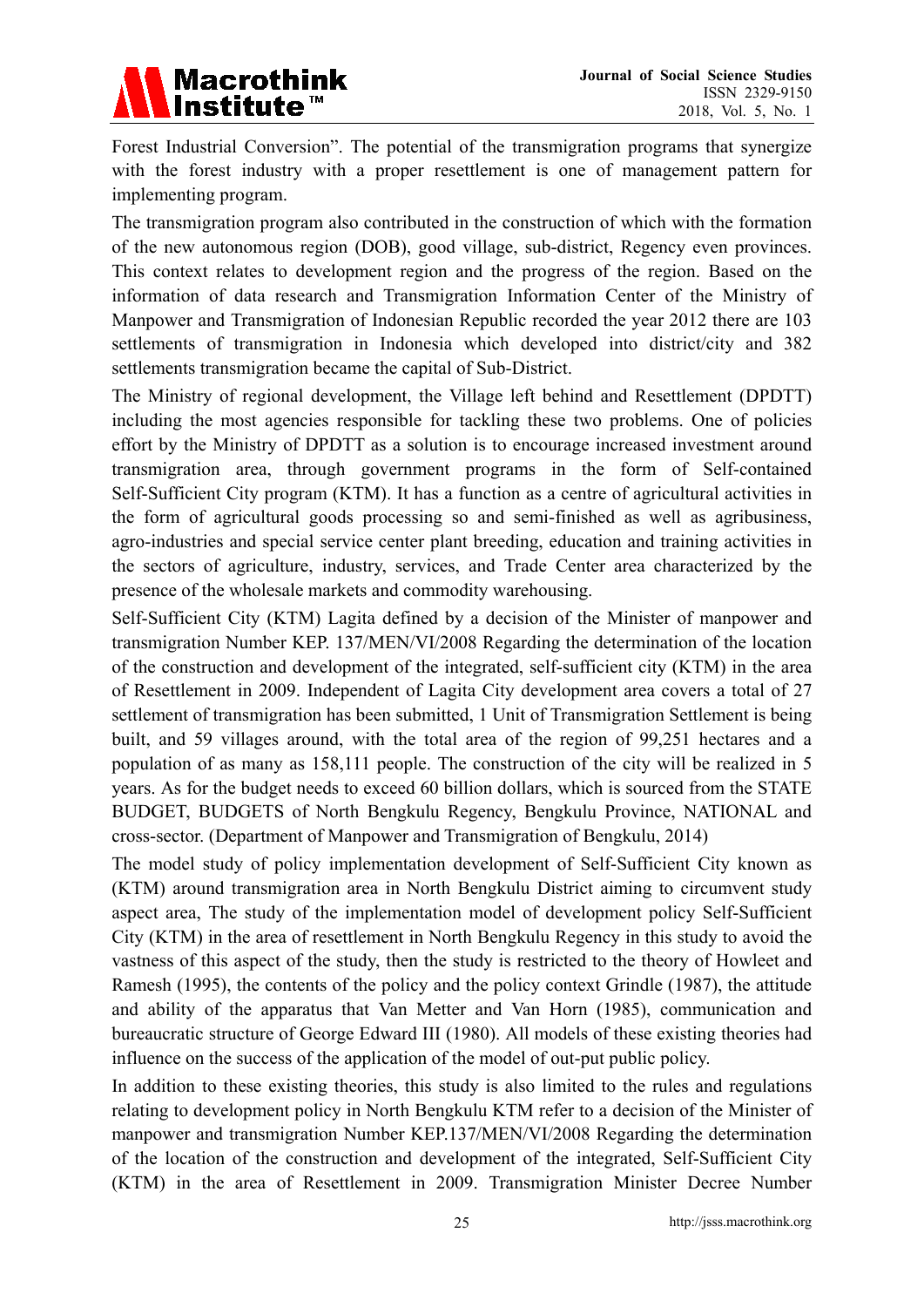# **Macrothink** Institute<sup>™</sup>

214/MEN/V/2007 General Guidelines about the construction and development of the integrated, Self-Sufficient City in the area of Resettlement, as well as the legislation of the Republic of Indonesia Number 29 in 2009 about the changes to Constitutional Laws Number 15 in 1997 Of Transmigration and Local Regulations known as (PERDA) number 6 in 2011 about the Medium Term Regional Development Plan known as (RPJMND) of North Bengkulu Regency 2011-2016.

The first stage takes a policy formulation way bases on Dunn (2000: 24), it is a policy system where there is including relationship of reciprocal among three elements, such as public policy, policy implementers and policy circle. The second stages, according to Lane, implementation as a concept can be divided into two parts. First, is implementation (Intention outputs, Outcomes). According to those definitions, the implementation functions consist of intents and purposes, the result as a product and a result of result. Second, the implementation is a function of the equation implementation equal with F (Policy, Formator, Implementer, Initiator, Time). The main emphasis of both these functions is to the policy itself, then the results achieved and implemented by the implementer of a certain period (Sabatier, 1986:21-48).

In the context of Self-Sufficient City (KTM) deliberative policy model is a model that incorporates diversity and interdependence is high against the background of a long conflict of public resources access mastery between the Government and the community as stakeholders. In practice, this model of public policy requires dialogue stakeholders almost in all stages, so it will be able to give birth to a bureaucratic innovation organization of the State/Government in accordance with the characteristics of communities, environmental conditions and the purpose of the participants.

### **2. Previous Research**

### **A. O'Connor (2004)**

The study entitled "Effects of the Central Decisions on Local Livelihoods in Indonesia: Potential Synergies between the Programs of Transmigration and Forest Industrial Conversion". Discuss about the potential of the transmigration program that synergize with the forest industry. In addition to the negative effects on the environment consist of degradation and ethnic conflicts. Indonesia Government programs regarding forest management had uprooted indigenous rights through land grabs. Although the purpose of the Government for effective resource management is however indirectly reduces the availability of land. To that end, the necessary data is empirical and forest conversion design management strategy proper resettlement to compress both local and Central Government program.

### **B. Shaw (2004)**

Research by Shaw (2004) entitled "Urban Policy in Post-Independent India" is discussing about the urban policies in India post independence. This goes back about urban policy shows tendency in official planning for the management of urban places in this country of India. The first such overall economic policy making by the country that is underestimate the markets role, incentives, private initiative and rely on themselves for investment and management. The second is in terms of policy instruments have been using control directly rather than fiscal incentives and disincentives to influence the outcome. With this deficiency, the Central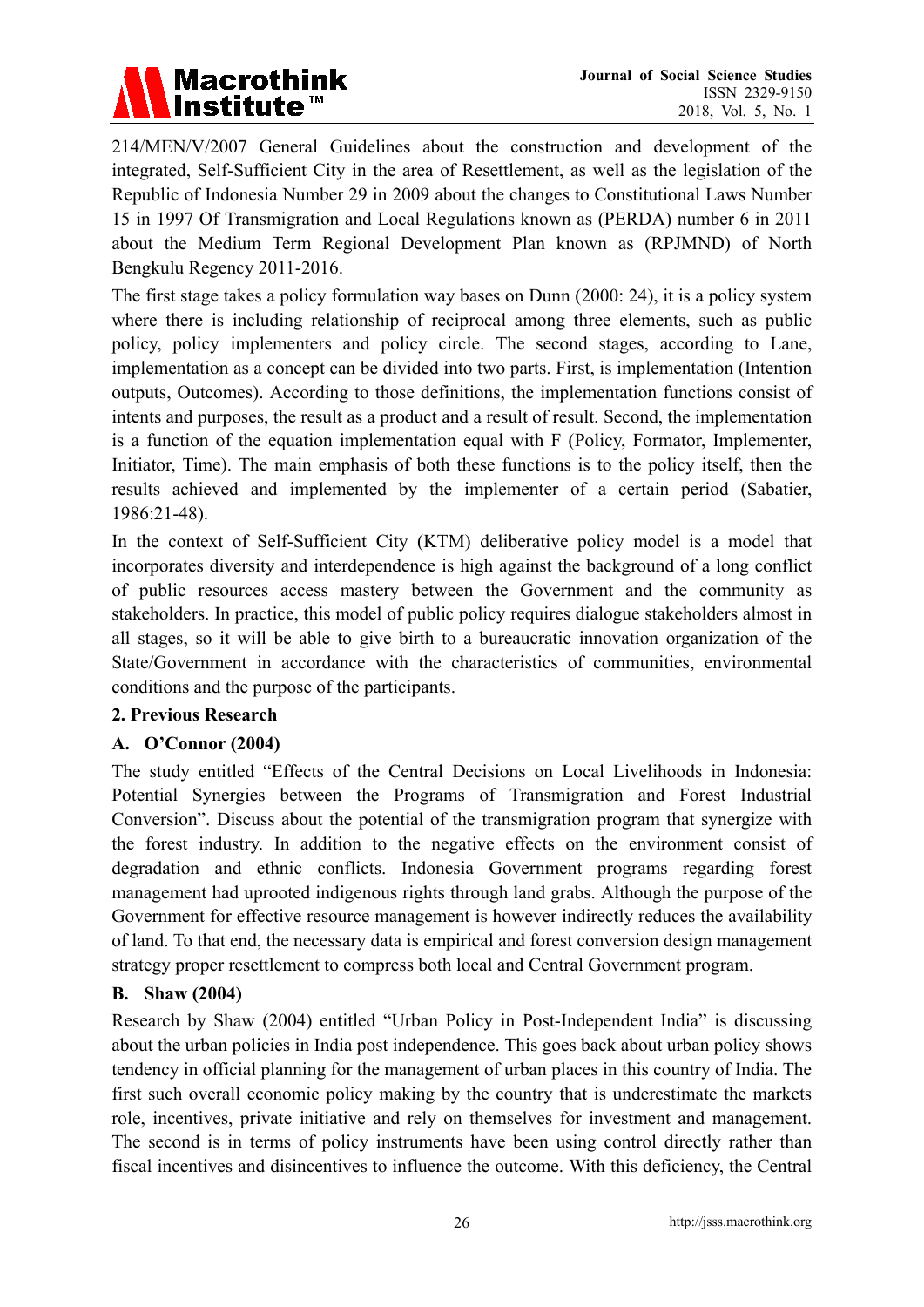

Government should provide a complete urban facilities and best in order to attract industries and new business in particular industries. Although this will requires large investments in urban infrastructure and in particular the largest metro cities with developed markets and basic infrastructure.

### **C. Shen (2000)**

Research with the title of "Chinese Urbanization and Urban Policy" describes about urbanization in the developed countries, especially in China. Since the late 1970s in urban China has increased dramatically. This urbanization process will continue until the 21st century. According to statistics, the urban population is increased by 120% from 172,450,000 in 1978 and 379,420,000 in 1998. China is experiencing a rapid expansion of urban areas through the formal process of urbanization. There are two important challenges facing urbanization of China in the 21st century. The first is improving the urban infrastructure needs through the development of economic management and planning of the town proper and the second is the increasing urban population through natural and rural population to migration to urban areas. Since 1999 there is only 30% of China's population living in urban areas and the percentage likelihood of increases to 50-70% in 2150. Therefore, China implemented a policy for controlling urban migration by adopting the approach indirectly through the regulation of the labor market and also treat the immigrants with the locals with the same treatment. If not, then the quality of a group of wealthy people is achieved at the expense of the poor.

### **D. Singh (2004)**

Articles compiled by Singh (2004) entitled "Retail Trade and Urban Policy" is discussing about street vendors in India as economic activity. Therefore, it is need of a short term policy differences and long-term policy. Short-term policies can be seen that street vendors have great numbers and their livelihood depends on this work. While the long-term policy can be seen that sellers need to be reduced in number and are given a special place. The problem is located on the policy regarding spatial in town are limited to street vendors. After analyzed then India's society is divided into four parts. The first was a middle-class community who are interested in commodities prices lower. The second was the poor are illiterates, and migrating from the countryside to seek a living in urban areas. The third is the community that affecting on policy through a variety of ways. Fourth is the Central Government, politicians, institutions, urban development and relating to spatial policy interests.

### **E. Ying Li (2010)**

The study titled "China's Policy on Rural-urban Migrants and Urban Social Harmony". The result is a rural migrant have suffered serious social exclusion in urban communities in China. However, since the early 2000s, the Chinese Government emphasized social harmony as an important goal of national development. Along with re-orientation of development goals, the life of rural migrants have received the attention of the country is unprecedented. This paper examines the policy changes and check if they have improved the urban social harmony, in particular, in improving the welfare of rural migrants. It was found that policy changes were only partially restored the rights of rural migrants social and political. Some rural migrants are forced to perform extreme acts, such as suicide, crime, and strike to express their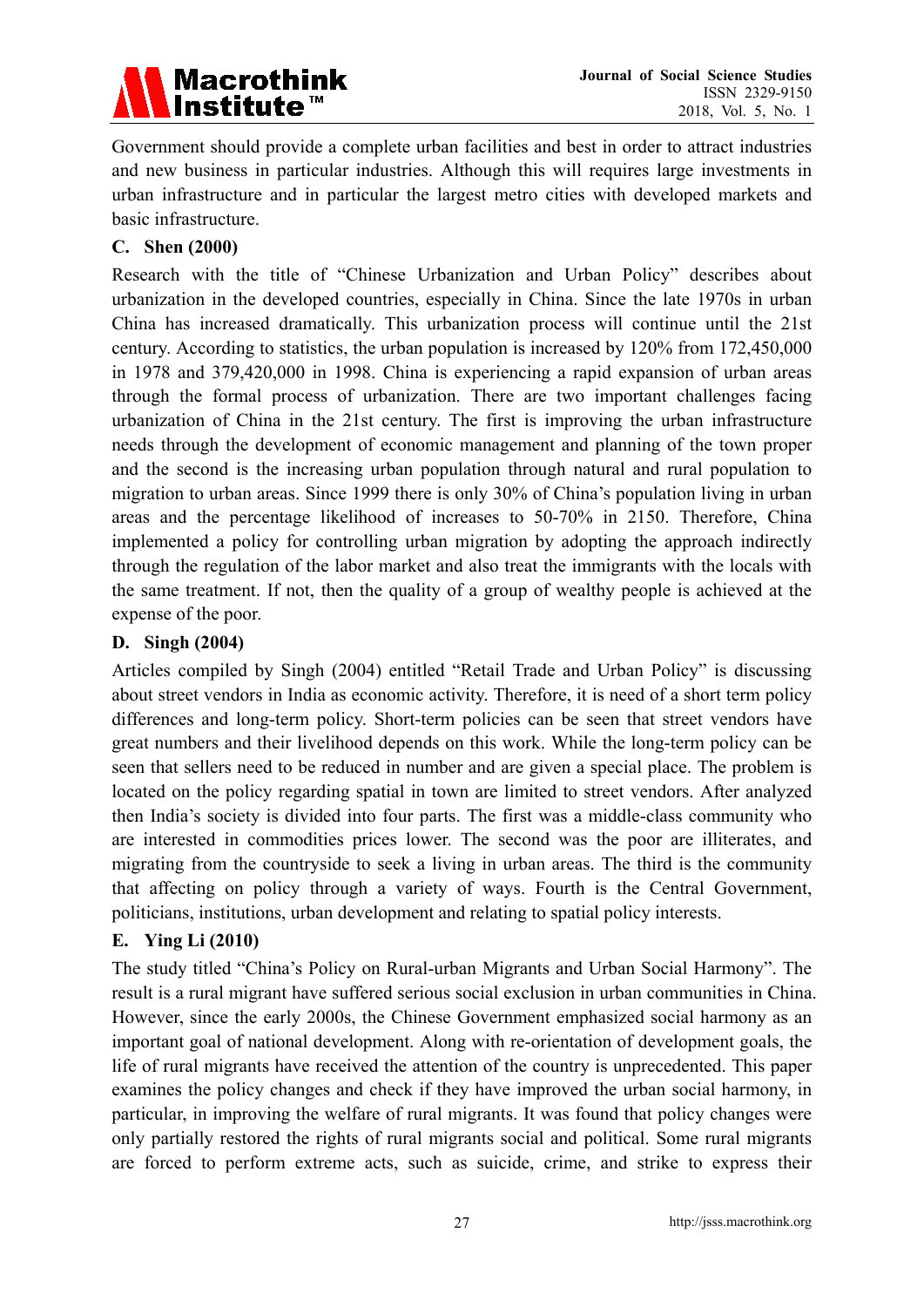

grievances, so goes against the efforts of the Government to ensure social harmony. Further efforts are needed to improve social inclusion of rural migrants in China's urban areas.

### **3. Research Method**

This type of research is qualitative research. According to Creswell (2003), the qualitative approach is an approach to building a knowledge statement based on constructive-perspective (for example, the meanings of which are sourced from individual experience, social values and history, with the aim to build a theory or specific knowledge patterns), or based on the perspective of participatory (for example: orientation toward politics, issues, collaboration, or change), or both. Further, Creswell explained that in qualitative research, knowledge is constructed through interpretation against the various perspectives of the multifunction input all participants involved in the study, researchers not only from the sheer. The source data are diverse, such as observation records, records of interviews, individual experience, and history.

In this study data collected consisted of primary data and secondary data. Primary data in the form of data obtained or collected through interview about Self-Sufficient City knows as KTM Lagita. Interview technique is a technique that can explain the implementation of development policy KTM. To avoid skewed data retrieval results of interviews, then before the researcher will do the justification and classification (Cresswell, 1994) to the subjects which will be its informant. Meanwhile the secondary data in the form of relate documents development program and the development of the KTM Lagita in the Department of Manpower and Transmigration of North Bengkulu Regency supporting or associated with research results. This data is the key to the regulation of the Minister of Manpower and Transmigration of Indonesian Republic Number 214 in 2007 On Guidelines development and Integrated City Development (KTM) in the transmigration area.

Social research uses qualitative descriptive format aims to illustrate, summarize the various conditions, a variety of situations, or various phenomena social reality that there is a community who became the object of research, and attempts to pull that reality to the forefront as a feature, character, nature, models, signs, or a description of the condition, situation, or a particular phenomenon. From the qualitative research in the above sense are not necessarily in the qualitative research should not use data that is a number. Certain things in the data that a number is could be used in data collection. The reason for using a descriptive qualitative research methods are intended to describe the phenomenon of implementation of development policies and the development of Integrated, self-sufficient city (KTM) Lagita in North Bengkulu Regency.

Determination of the number of informants based on certain considerations, taken from people who are directly involved in the KTM program, because they better understand and feel the implementation of the program. Because the determination of the informant conducted in purposive, then informants were selected in this study was the apparatus or officials have the authority and competence of local Government on the policy of the North Bengkulu Regency in the implementation of development policies among other KTM; Secretary, Officials of the Agency's Regional Planning known as (Bappeda), Department of Manpower and Transmigration, Department of Agriculture and Animal Husbandry, Forestry and Plantations, Public Works, the Department of Education and Culture, Department of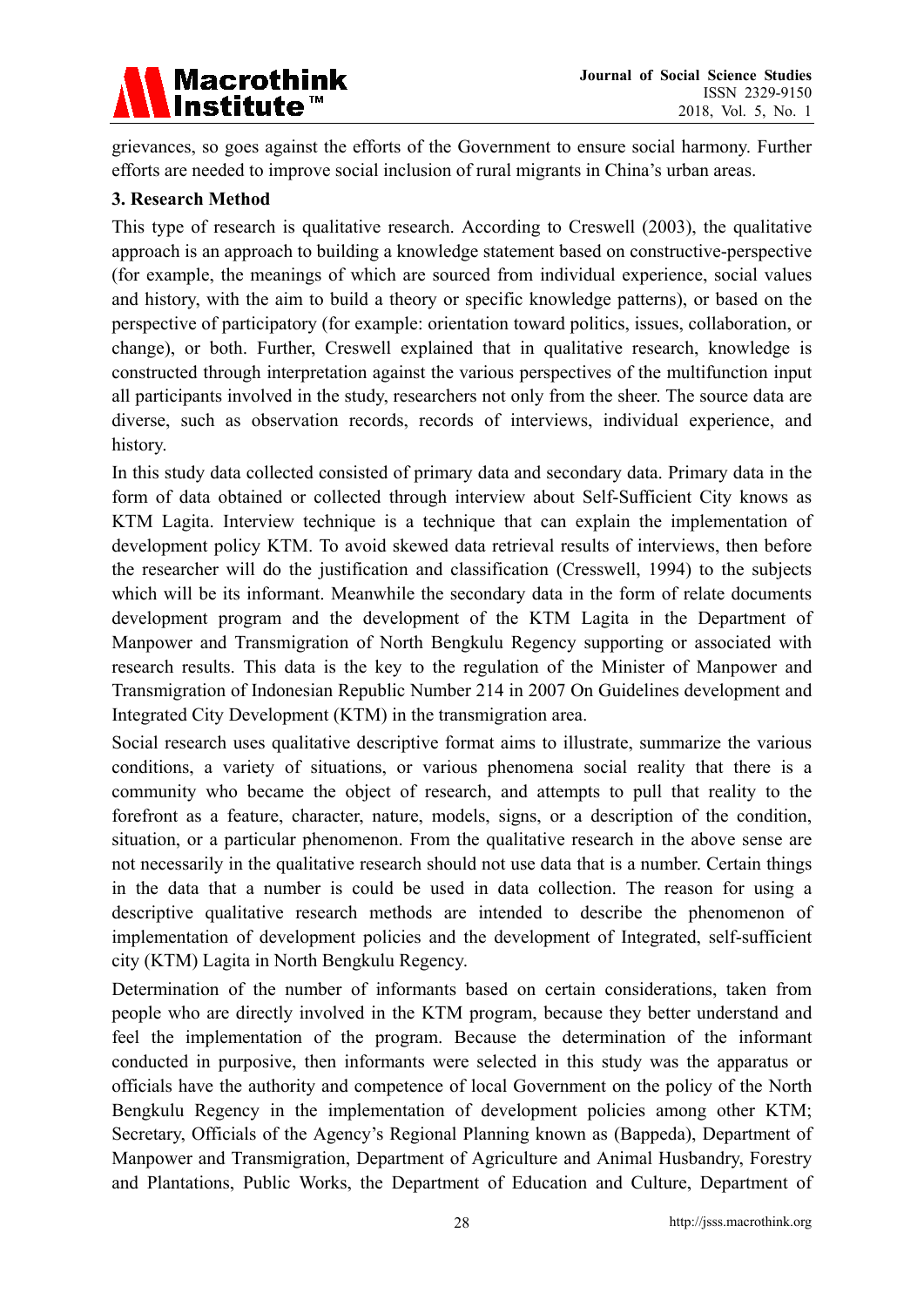# **Macrothink Institute™**

Transportation and The Marine Department, Department of Communication and Information. Office of Youth, Sports and Tourism, The Village Head Chakra, Director of Promotion and Partnership of the Ministry of Regional Development, The Village Left Behind and Transmigration, Subsection Chief of Large City and Directorate of Urban and Rural Resettlement Ministry National Planning Program known as PPN/Bappenas.

## **4. Result and Discussion**

The results of this analysis refer to the outline of the problems already on the findings and results of deduce already done analysis. The discussion on Chapter Five consists of: 1) policy development of Self-Sufficient City (KTM) as an acceleration model of development in the transmigration area of North Bengkulu Regency, 2) the effectiveness of policy development on implementation of Self-Sufficient City (KTM), 3) aspects of supporters and a barrier to the implementation of the policy of KTM, 4) existing Models and recommendations implementation model of policy development of Self-Sufficient City (KTM) in North Bengkulu Regency.

# **A. The policy development of Self-Sufficient City (KTM) in the Resettlement area of North Bengkulu Regency**

The results of the study already analyzed and described obtained from interviews with informants about the policy development of KTM program instrument in the transmigration area of North Bengkulu Province can be formulated as follows:

- 1). The formulation of program planning through the KTM by involving all the components and any directly related to SEGWAY has programs that can be developed on KTM program area.
- 2). The program activities of the KTM expected to provide benefits to the community.
- 3). Program the KTM area must comply with existing planning.
- 4). Construction of the KTM has already gained positive impact for society, especially after the building of roads and bridges for access to the economy of the community.

Based on the findings of this study which has been formulated in an Policy Instruments development of Self-Sufficient City (KTM) in the transmigration area is seen from the aspect program of activities, the establishment of coordination meetings and Working Group establishment of KTM can be concluded that:

The construction of the KTM has already gained positive impact for the community, especially after the building of roads and bridges for access to the economy of the community. However, its implementation is not as easy as planned until recently its activities between there and no, due to lack of understanding of the program and KTM still ego-cutting on each county in the Working Group Provincial, thus meeting the coordination between SEGWAY and local governments very minimal impact on development policy implementation of KTM stagnated.

The results conclusions of development policy of Self-Sufficient City (KTM) in the transmigration area are there in North Bengkulu Regency is not going according to the expected development program planning both instruments as seen from the aspect of the program, the establishment of coordination meetings and Working Group known as Pokja. The results of these findings prove that the program development policy of Self-Sufficient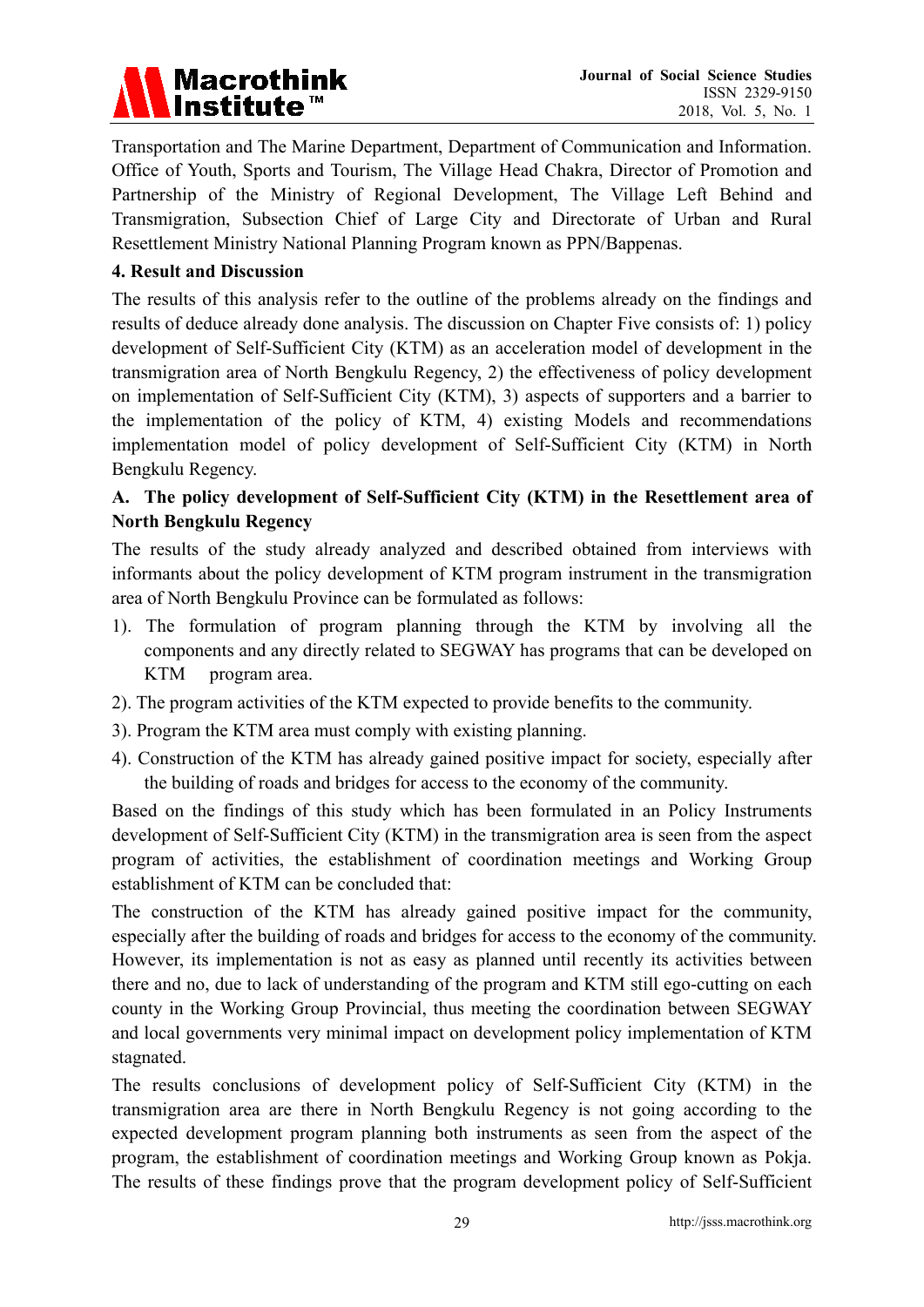

City (KTM) in North Bengkulu needed redesign and revitalization of the existing Self-Sufficient City (KTM) development policy with a model fitting in accordance with the KTM concept of a development planning policy.

For the realization of the KTM program development activities, then local government of North Bengkulu Regency need solid teamwork with a harmonious working group (Pokja)/institutional organizations structure can also determine the success of the planning and program development policy of transmigration in the KTM North Bengkulu. Pokja KTM/organizational structure is part of the institutional diversity indicate types and dynamics are different from one another because of institutional factors influence internally and externally. At this level, the institutional dynamics is understood as a "pattern of institutional relationships within and between institutions". Therefore, the institutional dynamics of conceptually required a comprehensive and holistic concept to understand the specificity of the dynamics and institutional typology in supporting the attainment of KTM program development policy in North Bengkulu.

# **B. The Effectiveness Implementation of Policy Development Self-Sufficient City (KTM) Recently**

Based on the results of the already formulated on the effectiveness implementation of policy development program Self-Sufficient City (KTM) Lagita on aspects of Standard Operation Procedure, Human Resources utilization, planning programs/activities, financing, infrastructure development, and cooperation can be concluded that:

Management of the KTM Lagita this is the first time a standard Operational Procedure (SOP) has not been adequate, the second planning programs/activities have not been effective. Third, the financing was minimal and limited to the budget. And the fourth is cooperation for a while, specialized agencies in particular, it is not yet established close cooperation with the other regions because that is the focus of us to build tourism yet no realization of the associated region Center KTM.

The human resources utilizations have the readiness in technical aspects of the construction of a KTM. Human Resources readiness owned currently needed new innovation and change. In addition, there is still a lack of the number of staff in dealing with development programs need to be improved as well as the existence of a KTM community support against the current KTM development policies need to be in the preserve and in the increase.

Infrastructure development still have constraints and maximum yet, well that the construction of the school, a place of health, agriculture and transportation is still low due to still many roads in damaged condition to support the production of the community. The repair of irrigation and drainage network of the budget for the repair of irrigation canals already do, especially the construction of the first large town centre and the second building of the lowliest KTM large enough and heavy enough even though it has not been too good and the maximum.

The effectiveness implementation of development policy Lagita KTM bases on Standard Operation Procedure aspect, Human Resource utilization, planning programs/activities, financing, infrastructure development, and cooperation can certainly be a consideration for the regional Government of North Bengkulu Regency to enforce the concept of development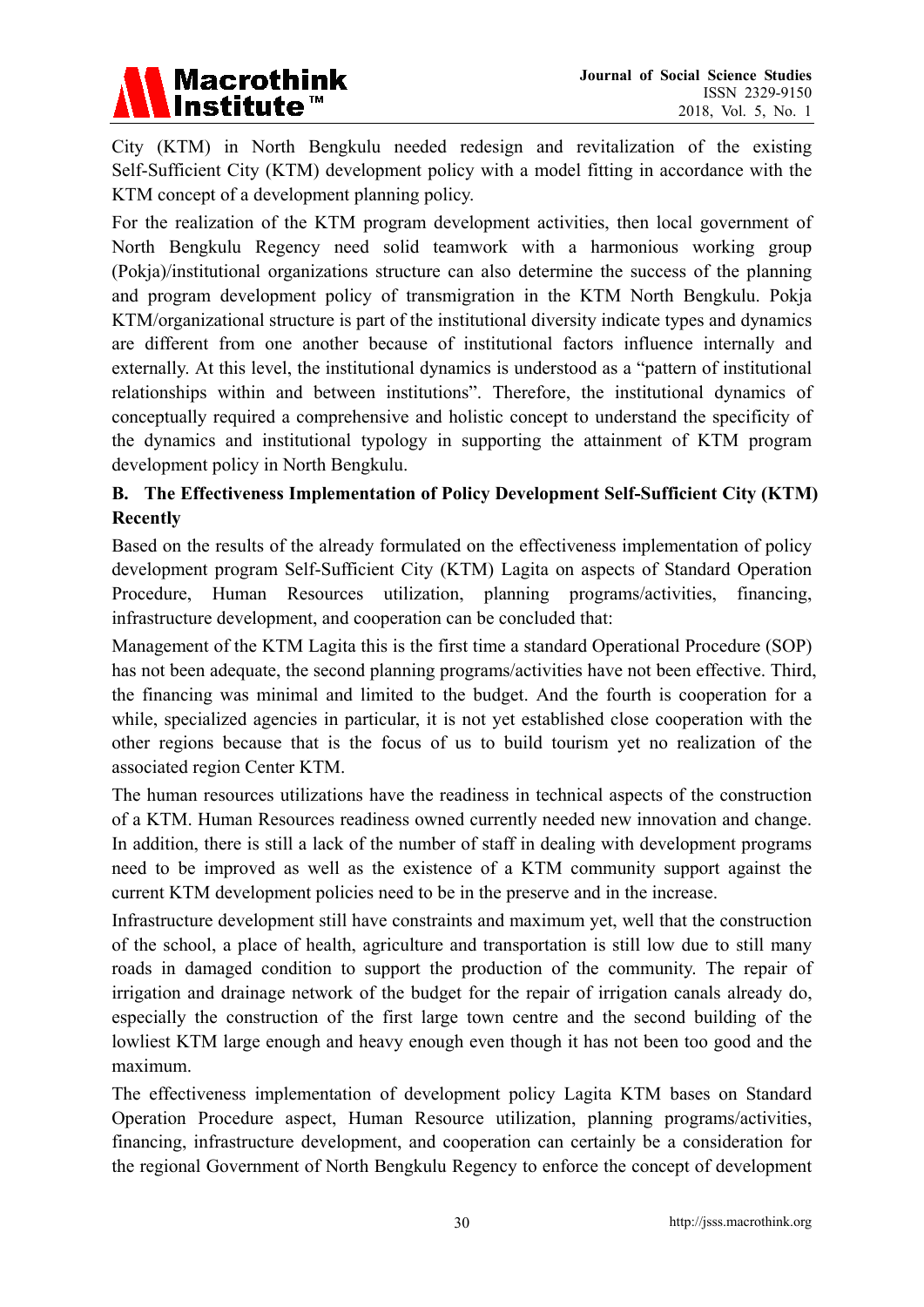

policy of transmigration areas on KTM Lagita. Policy development in the area of resettlement KTM Lagita as one of the development program is primarily directed towards agricultural development, namely the increase in agricultural productivity. Increase in agricultural productivity can expect support increased income, prosperity and equitable development results. According to Utomo (2005) to realize the resettlement areas in this case in Lagita region, then need to be developed for rural agro-industries centers that can absorb the manpower in the countryside and spur the growth of the region.

Policy development in the resettlement area KTM Lagita as one of the development programs need to built infrastructure and market access, so going on harmonization of regional development. But the fact of the matter through the Department of manpower and transmigration of North Bengkulu Regency stating KTM North Bengkulu resettlement has not run effectively. If referring to the opinions expressed by Sumardjo (2004:26) stated that the transmigration areas is the region where the product is available and the Homesteader of the surrounding community has a comparative advantage. The area could potentially be large city area development, namely the development of the agricultural sector and rural agriculture-based. Therefore, transmigration area of Lagita North Bengkulu when running effectively and efficiently, then potentially be territory development area, namely the integration of large city farms and villages production center that grew and flourished due to the operation of the system and the efforts of agro-industrial agribusiness.

Infrastructure optimization development in the transmigration area of development, particularly in the area of Lagita North Bengkulu as manifestations of the development resettlement region as an effort to increase develop areas that have the potential of natural resources with specific commodities that are managed with integrated fill the shortage of human resources through the transmigration program (Priyono & Fatimah, 2007).

The basic purpose of development areas and spatial arrangement of resettlement is to establish a system for the settlement of functionally is a container that can be concocted a variety of input (input) and appropriate technologies so as to enable the realization of the life of transmigration. The expected settlement system since the beginning has the ability to meet the needs of its own and is capable of growing to reach the level of prosperity at least above the sub system.

Appropriate spatial concept, the transmigration settlement shall become an integral part of the development efforts of the region (Muchdie, 2006). Further, it says, in relation to the development of the region, efforts to accelerate the development of resettlement areas can be done through the development of agriculture which is followed by the development of processing industry of agricultural results.

# **C. The Supporting Aspects and Obstacles to the Implementation development policy of Self-Sufficient City (KTM)**

There are existence of potential natural resources (land, water, etc.), resources of artificial (roads, educational facilities, health care, irrigation, etc.) and human resources that are large enough to be developed either in quantity or quality through management of the proper, effective and efficient.

According to the Ministry of Manpower and Transmigration (2006) development of KTM is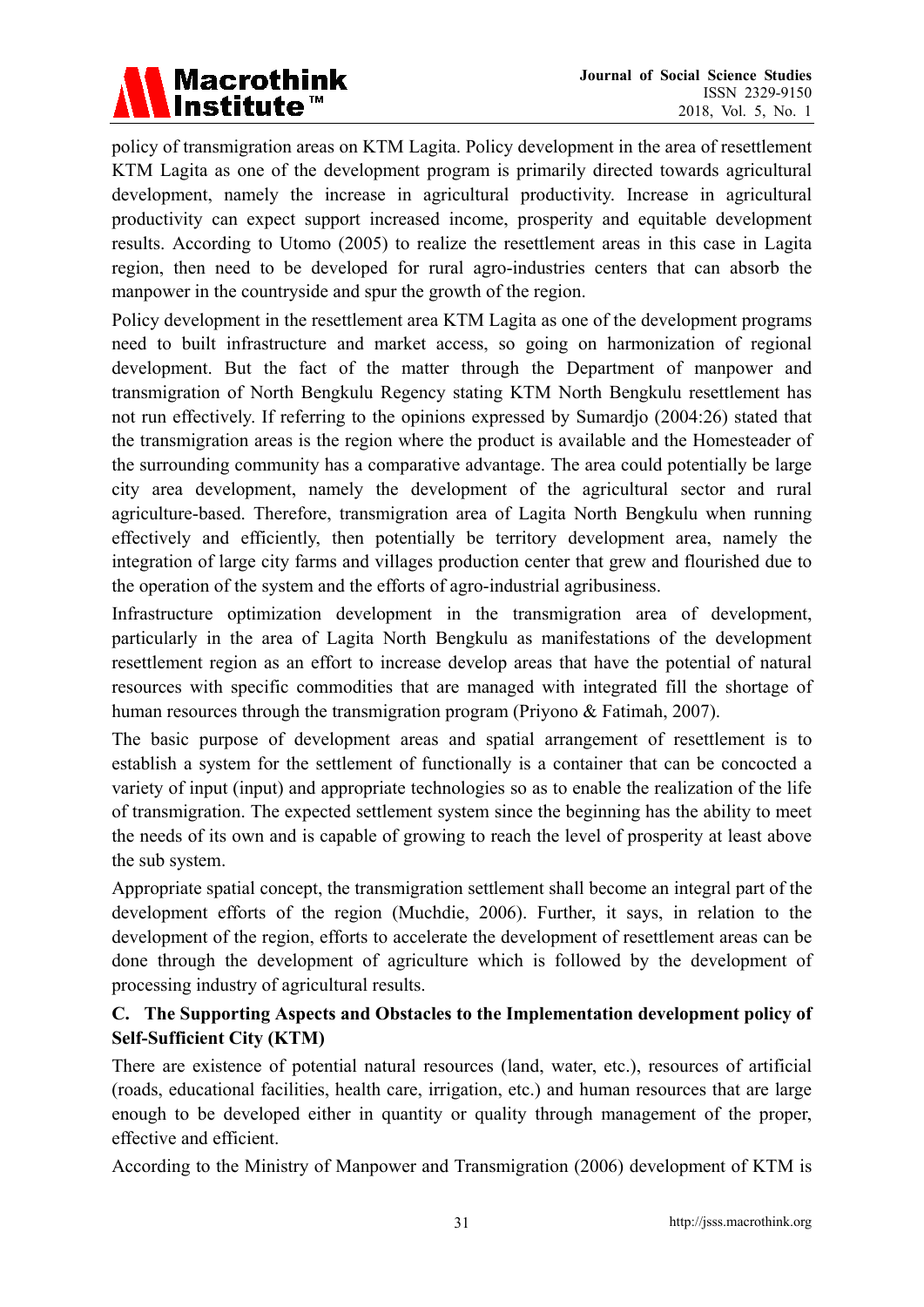# **Macrothink Institute™**

one of the metropolitan area development concept which was developed by the Ministry of manpower and transmigration Resettlement in the region. According to Rustiadi et al. (2005) the development of the region emphasize the relationship between metropolitan rural area with urban hierarchical, so that it formed a hierarchy of regions. In this case between the main developments region with it's around region. Development of small cities and facilities basic services and markets for agricultural products in the rural area will improve the well-being of rural communities. Development of small towns, in the context of metropolitan can positively promote the development of its hinterland regions, particularly for rural agricultural patterns of transforming sub system into commercial and industrial agriculture patterns as well as integrate the urban and rural economies.

Based on results from the effectiveness of the implementation of the policy content (content of policy) the development resettlement in the lowliest KTM North Bengkulu Regency in the perspective of the type of benefits, the degree of changes to expect and resources involved can be summed up as follows:

The benefits of development policies in the area of resettlement KTM North Bengkulu has yet to be felt by the community and benefit the region, be it economic benefits, education, income generation, as well as access. The expected Changes in the degree of development policy in the area of resettlement KTM North Bengkulu Regency is expected both in the development as well as economic, but the fact that there are still not giving the influence of changes that occur on the improvement of the economy. The resources involved are still minimal, because each agency has yet to supervise the KTM specifically. Still the lack of technical personnel to handle the special Ministerial Conference as well as extension officers, technical field (cultivation, capture, processing), other stakeholders were also involved but also still limited. In addition, policy development in the area KTM constrained due to less his solid performances from almost all Central Government ministries from 14 sectors in need their earnestness against the KTM.

The effectiveness of the implementation of the policy content (*content of policy*) from the town of Self-Sufficient City (*KTM*) or often called Self-Sufficient City certainly is also inseparable from the support of the policy of settlements. Settlement policies by local governments can determine access to land is distributed through the settlement which is also adapted to the category of cultural differences as a locus of ethnic identity and political action that can provide the benefits and changes in society (Hoshour, 2000). Integrated, self-sufficient city is part of the urban development planning policy, in substantial which can be adopted by local governments of North Bengkulu Regency as Brazil's national program policies that support positive social change in the year 2010.

# **D. The Model Existing of Implementation development policy KTM in North Bengkulu Regency**

Implementation development policy of Self-Sufficient city advantaging surely had the objective of which is to accelerate the construction and development of resettlement areas, as well as happened in North Bengkulu Regency. To achieve the intended objectives must surely require different efforts and work program and in their implementation is certainly still there are problems and obstacles caused by some aspects as described above. Thus it need for process approach constructively.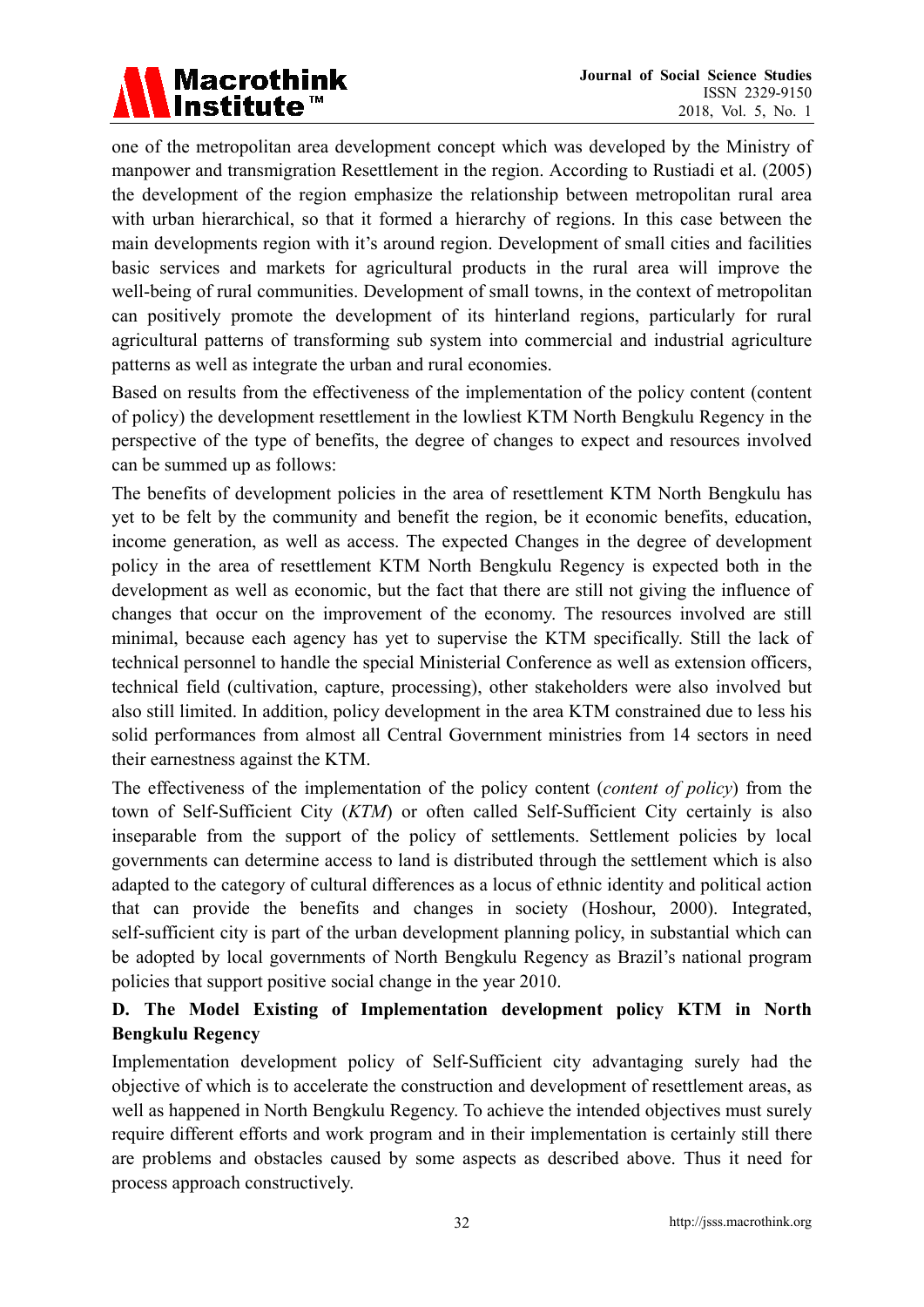

According to the results of the study are then to be more easily understood in the development policy implementation model KTM can be visualized as follows:



Figure 1. The Existence Model of Standard Operational Procedure (SOP) Source: The Research Result, 2015.

The model existing of policy implementation KTM recently in the transmigration area in North Bengkulu, Bengkulu Province in this study can be seen base on several aspects as follows:

1). Policy Instruments KTM Lagita (Howleet & Ramesh, 1995) comprising: formulation of instrument program activity establishment of KTM, creating Working Group and meeting coordination.

- 2). The effectiveness of development policy KTM Lagita Gridle (1980). Edward III (1984), Mazmanian and Sabatier (1986), as well as Mazmanian and Sabatier (1986) composed of: SOP, Human Resource Utilization, planning programs/activities, financing, infrastructure development, and cooperation.
- 3). The supporting and obstacle aspects to the implementation of the policy of George C. Edward III (1980), Grindle (1980), Edward III (1984) consists of: Policy Content (Content of Policy), the policy Context (Context of Policy), the attitude and ability of Executor, communications and bureaucratic structure.

Existing models in the implementation of the policy of the current KTM on resettlement area in North Bengkulu, Bengkulu Province of in this study more agree on a position supporting the theory of Grindle (1980), Mazmanian and Sabatier (1986). According to the empirical basis (Grindle, 1980) in the implementation of policies is part of the compliance perspective of external factors that also affect the Organization's performance. In factual perspective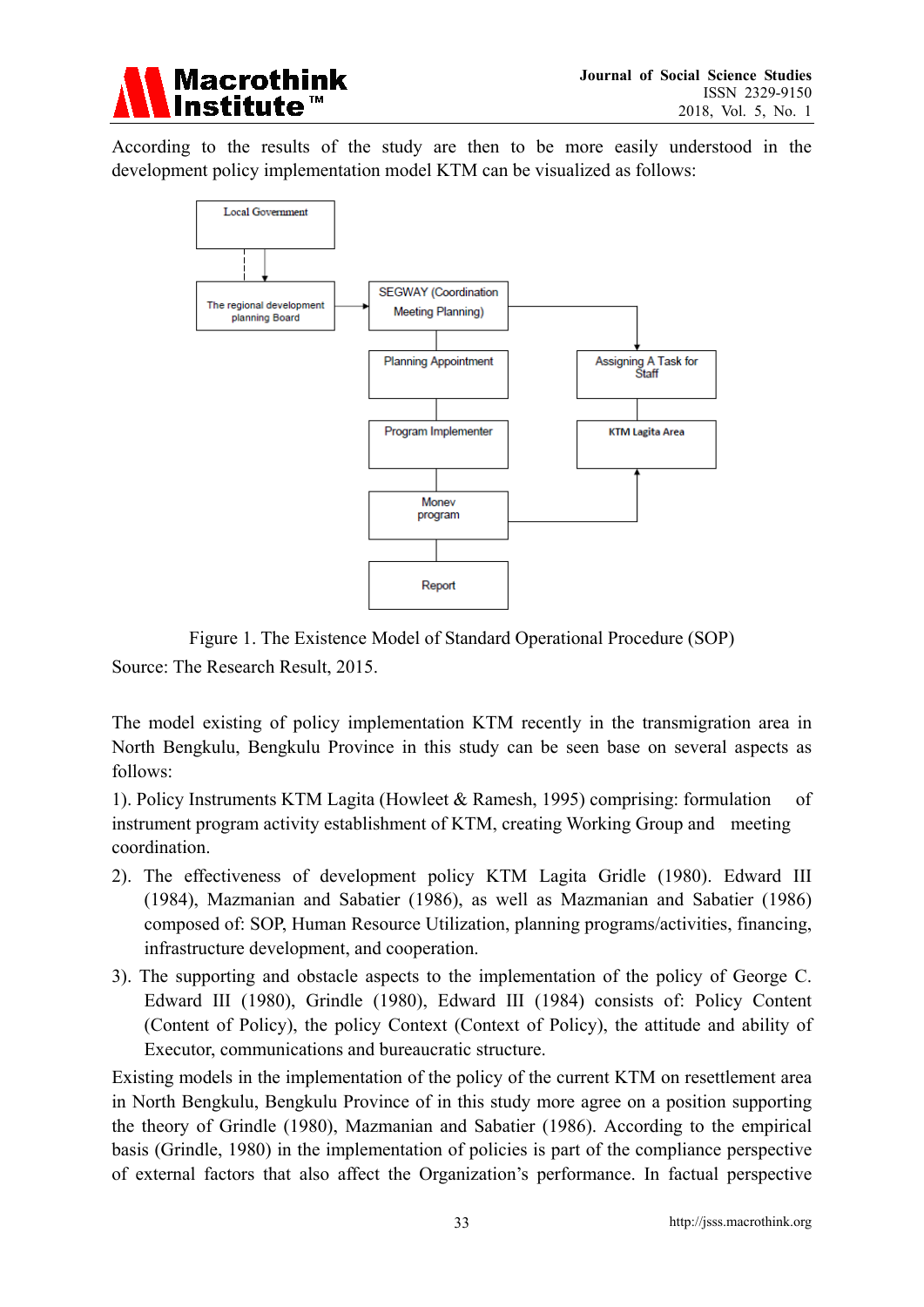

according to Grindle (1980) the existing development policy model KTM in North Bengkulu can also focus its attention on non-organizational factors because it is according to the Grindle can also affect the implementation of the policy will be carried out by the regional Government of North Bengkulu Regency.

Implementation model of public policy expressed Grindle (1980) said that the success of the process of implementation of the policy is also very dependent on the activities of the program that has been designed and enough financing, in addition to being influenced by the Content of Policy (policy content) and Context of Implementation (implementation context). The success of the existing policy implementation models can also be adapted to the Content of Policy (content policy), includes the following things;

- 1). The interests that are affected by the policy.
- 2). The types of benefits to be generated.
- 3). The degree of change that is desired.
- 4). The position of policy makers.
- 5). Implementing the program.
- 6). The resources mobilized.

#### **5. Conclusion and Suggestion**

Bases on results of research on these aspects, related to KTM policy in North Bengkulu Regency can be concluded that this policy implementation activity for KTM begins with policy instruments. Policy instruments for KTM are done through the implementation of policy instruments program activities, and it does KTM Working Group formation meeting of the regional coordination. The formulation of the program carried out in the forum meeting later through SEGWAY poured in North Bengkulu Regency RPJMD. As for this KTM Working Group itself also consists of a central, province and Regency, each of which is chaired by the Governor and Regent for the County.

The policy Implementation of the KTM North Bengkulu Regency had the support of the phenomenon of content policies or content of policy. Aspects of that support is the aspect of the type of benefits, this is because the public would certainly benefit by having the area KTM Lagita. KTM policies this will encourage the public to do empowerment and mobilization of the community will turn smoothly. Besides aspects of agriculture, education, health and others will hopefully feel its benefits either directly or not that touched on the interests of the community. In addition to the phenomenon of the degree of change that is expected to also supporting aspects of the implementation of the KTM policy of North Bengkulu. This is due to the magnitude of the expectations of changes that will happen with the KTM in the transmigration area of North Bengkulu.

The support of stakeholders and the ability of the apparatus also became a supporter of the implementation of the policy aspects of the KTM in North Bengkulu. This is demonstrated by all elements of society, the local government apparatus, providing support for the implementation of development activities and the development of KTM in North Bengkulu. All the capabilities of the apparatus have also been deployed and maximized possible optimalization. As for the phenomenon of communication becomes a supporting aspect i.e. the existence of a consistency of Government, in this case the Government continue to make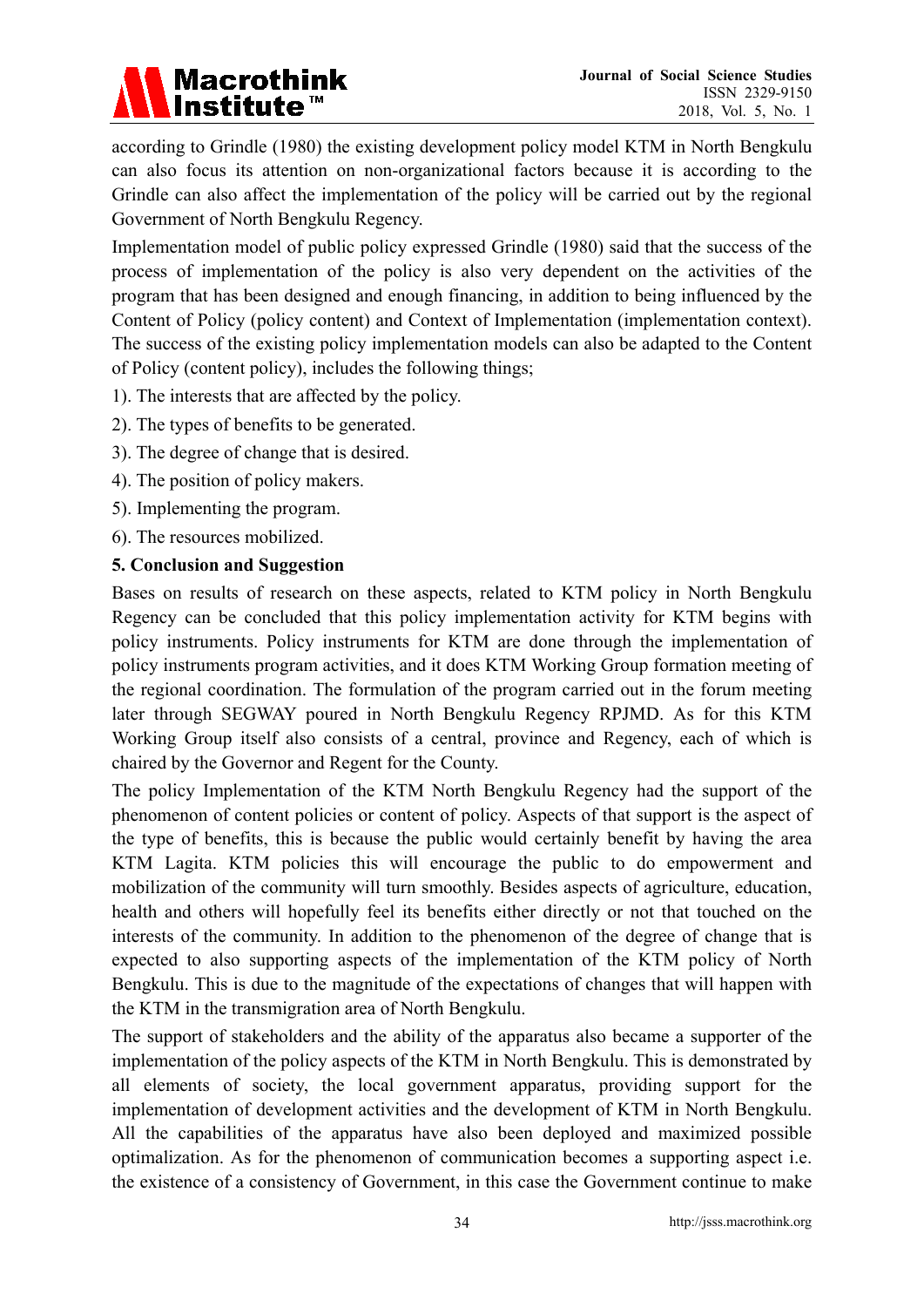

a commitment in delivering related KTM communications programs continuously. The Government has shown consistency with the coordination of activities and meetings of the forum to the associated element. Although in his journeys there are still various obstacles.

Inadequate coordination resulting in no occurrence of uniformity, synchronization in the implementation of the KTM policy, so the result is less able to run as expected. The ego is still the sector and related service found tent to be more focused on the field of duty, rather than serious synergize for the success of the program. In addition, in the implementation of activities yet the existence of a clear Standard Operating Procedure and less collaboration between SEGWAY related services tends to lead to more focus on field duty respectively.

Lack of resources involved, staff or employees are very few who actually controlled the field assigned MINISTERIAL CONFERENCE every SEGWAY. Then funding resources is very minimal became a major obstacle in the development of the KTM Lagita in North Sumatra. This is shown from the still dependent regional government with the help of the Centre only. Aspects of the context of the policy on the phenomenon of the support infrastructure are still a bottleneck in KTM Lagita. The infrastructure is still inadequate from all aspects, either from the means of agriculture, education and others. Agricultural infrastructure is very minimal and all infrastructures have not occur a significant development.

For communication over this aspect of media used by the local government is still a manual so as long as this is still a factor restricting the implementation of KTM policies in North Bengkulu. Aspects of the structure of the bureaucracy that is the fragmentation of work unit not supported coordination work unit on local government plus the implementing difficult routines changed. Besides that became obstacles also is a frequent occurrence of mutations of the competent authority or Agency as well as the related officials turn over this region often used as KTM political commodity for the perpetrators of political election. That is not less important is the legal umbrella in case it hasn't been made yet and applied regulations areas that directly relate to implementation of the KTM Lagita in North Bengkulu.

The success of the implementation of the KTM policy can be felt by the community as appropriate and certainly need initially performed a variety of strengthening and improvement of the policy implementation. In order for such strengthening can be realized if the strengthening of the institutional functions in every sector can formulate policy are clear and measurable. For that researcher has a number of recommendations that can be used as a reference regarding the following matters:

- A). Synergizing the different types of policy instruments for the implementation of the KTM policy with attention to local conditions and regulations as well as regional development.
- B). The effectiveness of policy implementation is the KTM can be seen through the development of means of supporting compliance with the prevailing regulation and theoretical concepts about the implementation of the policy.
- C). Disseminating the policy to the entire KTM SEGWAY that the construction of the cross cutting nature of the KTM program so that it requires the coordination of cross-cutting, either at central level or at regional level, as well as between the Central Government and regions to be able to increase and equitable well-being, as well as meet the basic services.
- D). In implementing comprehensive policies in KTM needed an ideal model and theoretical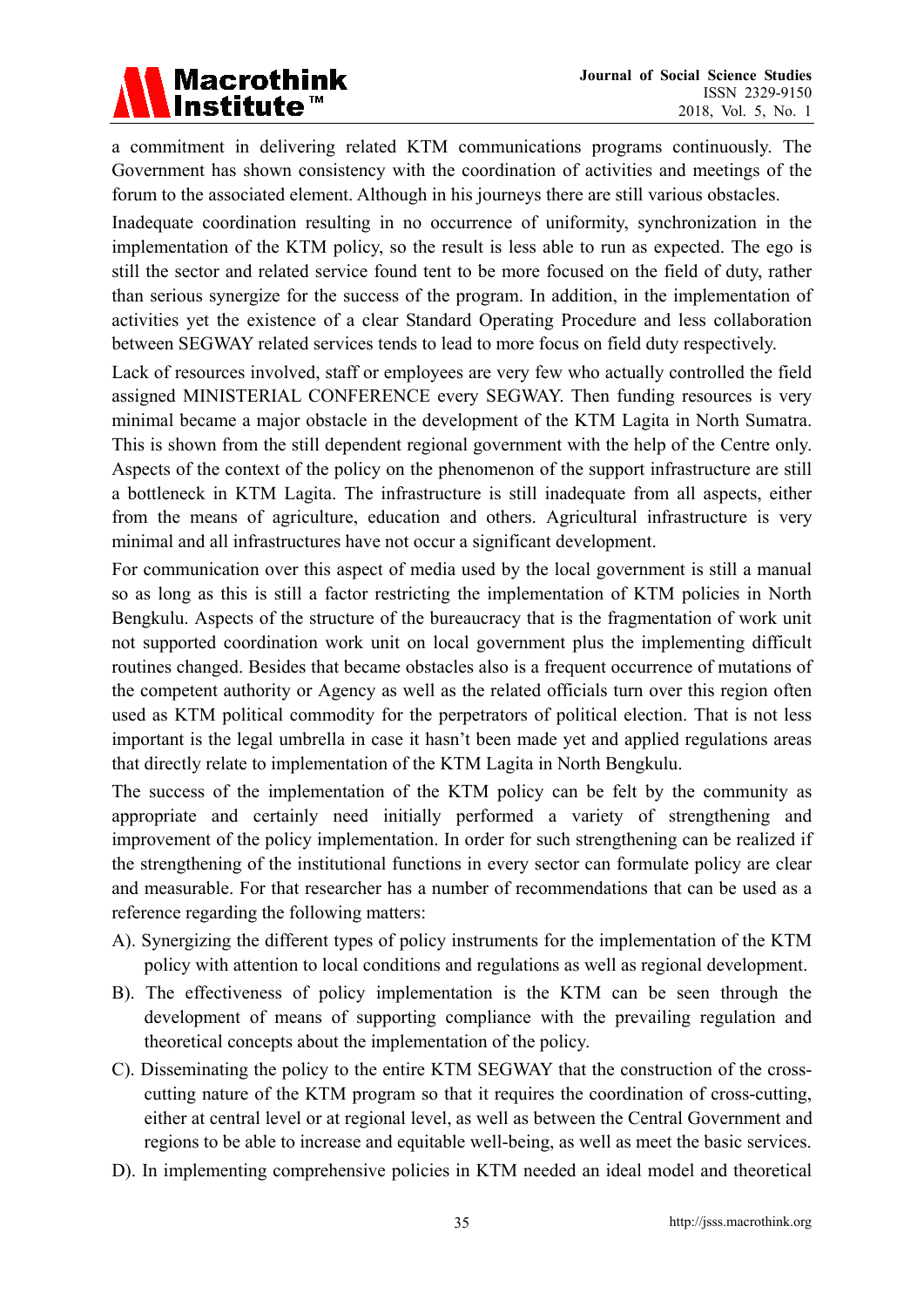

 concepts regarding the implementation of the policy, the need to portray the role of the actors, good actors in Government, as well as interest groups, academics and the media.

This study surely contains a weakness because it was just a case study on a KTM in the local governments, while in Indonesia there are currently 48 KTM that spread in various areas. The local Government of North Sumatra became the focus of the study because the researchers had the view that KTM there still is unique and the need for feedback and improvement in the implementation of the KTM policy. There are various interesting phenomena to do further research, but because of the limitations with regard to both researchers possessed the ability of analysis, time and effort then researchers conduct analysis on the phenomenon of which include; determination of policy instruments policy implementation, KTM, the contents of the policy, the policy context, the attitude and ability of executor, communications and bureaucratic structure.

### **References**

Cresswell, T. (1996). *In place/out of place: geography, ideology, and transgression*. Minneapolis: University of Minnesota Press.

Creswell, J. W. (2003). *Research Design: Qualitatif, and Mixed Approach* (2nd ed). Thousand Oaks, California: Sage Publications.

Dunn, W. N. (2003). *Analisis Kebijakan Publik*. Yogyakarta: Gadjah Mada University Press.

Edwards, III., & George, C. (1980). Implementing Public Policy, Congressional Quarterly Inc., United States of America.

Grindle, M. S. (ed). (1980). *Politics and Apolicy Implementation in the Third World*. New Jersey: Princetown University Press.

Grindle, Me. S., (Ed). (1980). *Politics and Apolicy Implementation in the Third World*. New Jersey: Princetown University Press.

Hoshour, C. A. (2000). Relocating development in Indonesia: A look at the logic and contradictions of state-directed resettlement (Order No. 9988619). (304590414). Retrieved from http://search.proquest.com/docview/304590414?accountid=25704

Howleet, M., & Ramesh, M. (1995). *Studying Public Policy: Policy Cycles and Policy Subsystems*. Oxford University Press. USA.

Howleet, M., & Ramesh, M. (1995). *Studying Public Policy: Policy Cycles and Policy Subsystems*. Oxford University Press. USA.

Keputusan Menteri Tenaga Kerja dan Transmigrasi. (2007). Peraturan Menakertrans Nomor 214 Tahun 2007 Tentang Pedoman Umum Pembangunan dan Pengembangan Kota Terpadu Mandiri di Kawasan Transmigrasi. Jakarta: Sekretariat Kabinet.

Keputusan Menteri Tenaga Kerja dan Transmigrasi. (2008). Keputusan Menakertrans Nomor 137 Tahun 2008 Tentang Penetapan Lokasi Pembangunan dan Pengembangan Kota Terpadu Mandiri (KTM) di Kawasan Transmigrasi. Jakarta: Sekretariat Kabinet.

Mazmanian, D. H., & Sabatier, P. A. (1986). Implementation and Public Policy: New York, Harper Collins.

Muchdie. (2006). Peranan Industri Pengolahan Hasil Pertanian Dalam Pengembangan Wilayah Transmigrasi. Tesis. Bogor: Fakultas Pasca Sarjana IPB.